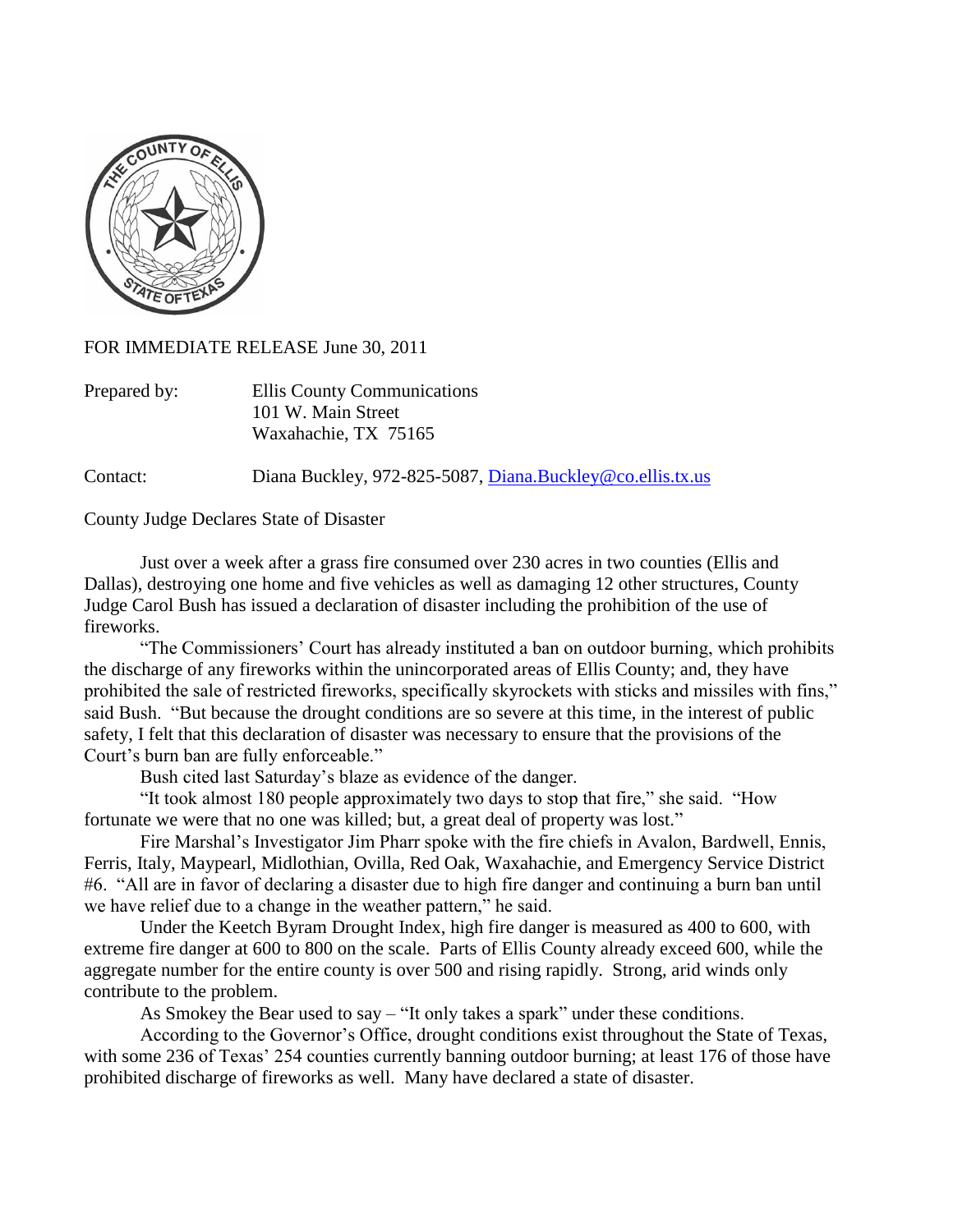The situation prompted Governor Rick Perry to support Bush's declaration of disaster, authorizing the extension of restrictions that may exceed the restrictions authorized in the Local Government Code.

"The Texas Division of Emergency Management has reviewed your request for an extension and recommends that it be granted," stated Governor Rick Perry.

The Declaration of Disaster Including the Prohibition of the Use of Fireworks issued by Bush on June 28 is therefore extended through 7 a.m. on Tuesday, July 5, 2011.

Specifically, as in the order approved by the Commissioners' Court on June 13, the use of any fireworks – including firecrackers, sparklers and other common fireworks – is prohibited in the unincorporated areas of Ellis County. In addition, no one may sell "skyrockets with sticks" or "missiles with fins."

The County's authority does not supersede the authority of cities within the county to host professional fireworks displays if city officials decide to go ahead with planned events.

"We all enjoy the beauty, the fun, and the tradition of fireworks displays on the Fourth," Bush said. "But it can turn devastating in an instant. This is about protecting life and property. That's it, plain and simple."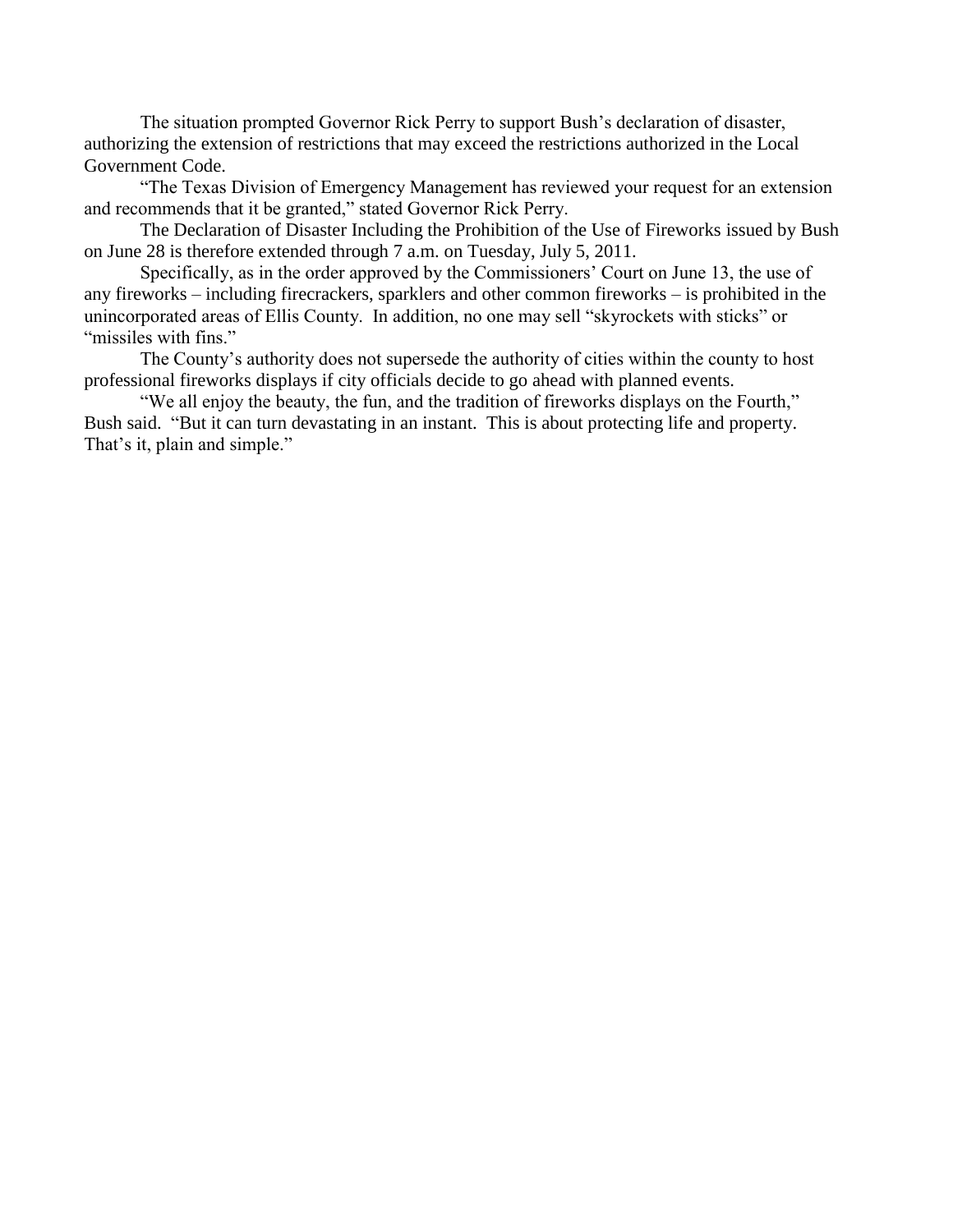| <b>STATE OF TEXAS</b>  |  |
|------------------------|--|
|                        |  |
| <b>COUNTY OF ELLIS</b> |  |

## **DECLARATION OF DISASTER INCLUDING THE PROHIBITION OF THE USE OF FIREWORKS**

WHEREAS, the Commissioners Court of Ellis County issued a prohibition of all outdoor burning, including the use of common fireworks, on June 13, 2011 pursuant to Section 352.081 of the Local Government Code and Minute Order No. 225.11, which remains in effect; and

WHEREAS, the Commissioners Court of Ellis County issued a prohibition of the sale or use of all restricted fireworks including "skyrockets with sticks" and "missiles with fins" on June 13, 2011 pursuant to Section 352.051 of the Local Government Code and Minute Order No. 225.11, which remains in effect; and

WHEREAS, Ellis County remains under imminent threat of severe damage or loss of property due to extreme wildfire hazards; and

WHEREAS, Chapter 418 of the Government Code grants to county judges the authority to declare a local disaster within a county when the threat of imminent danger exists; and

WHEREAS, because of worsening drought conditions in Ellis County, the Ellis County Judge has determined that imminent danger to life and property exists:

THEREFORE, BE IT PROCLAIMED AND ORDERED BY THE COUNTY JUDGE OF ELLIS COUNTY, TEXAS:

- 1. That a local state of disaster is hereby declared for the County of Ellis pursuant to 418.004(1) and 418.108(a) of the Government Code.
- 2. Pursuant to 418.108(b) of the Government Code, the state of disaster shall continue for a period of not more than seven days from the date of this declaration unless continued or renewed by the Commissioners Court of Ellis County.
- 3. Pursuant to 418.108(c) of the Government Code, this declaration of a local disaster shall be given prompt and general publicity and shall be promptly filed with the Ellis County Clerk.
- 4. Pursuant to 418.108(d) of the Government Code, this declaration of a local state of disaster activates the Ellis County emergency management plan.
- 5. Pursuant to 418.108(i) of the Government Code, Ellis County seeks to enforce restrictions which may exceed the restrictions authorized within Section 352.051 of the Local Government Code.